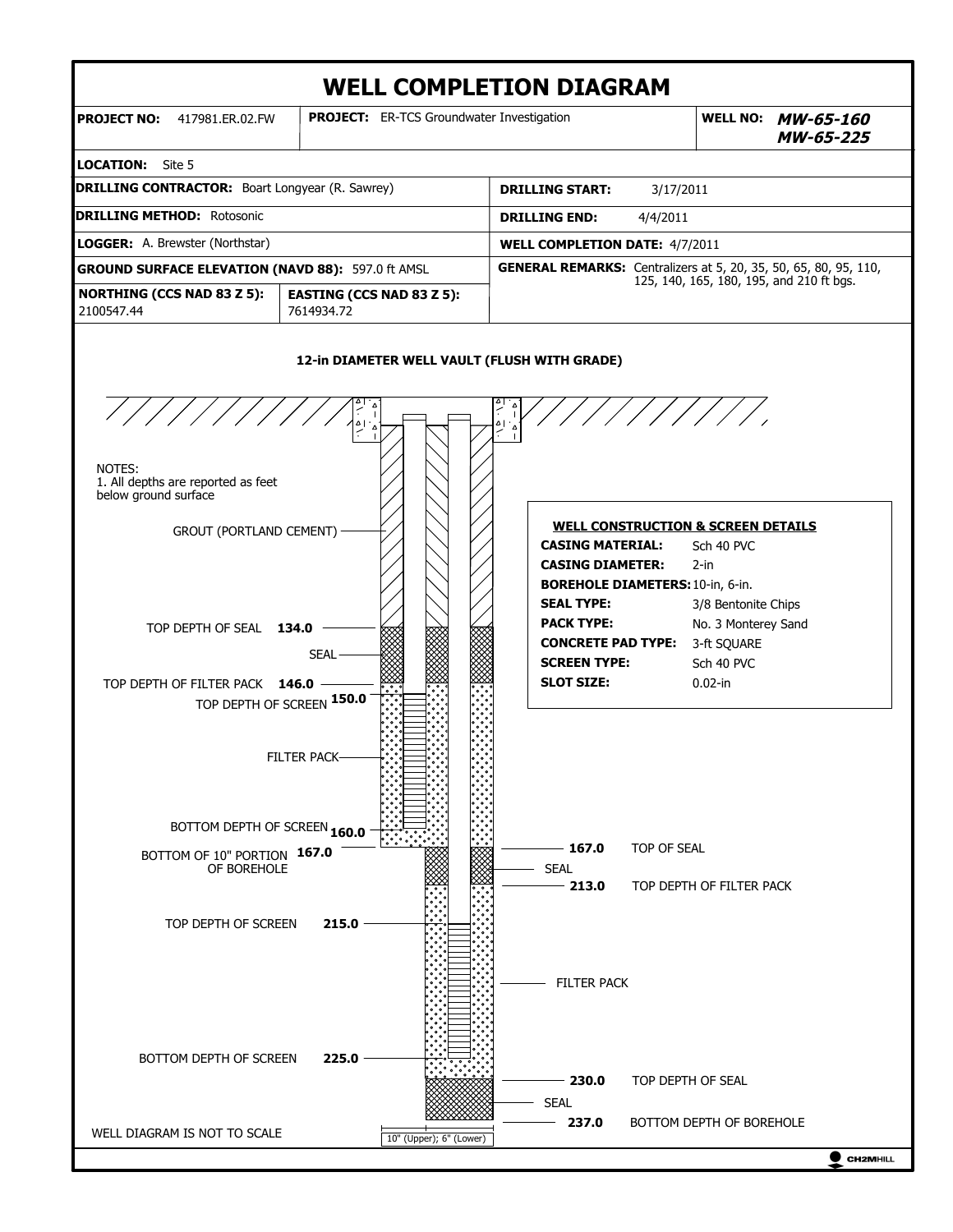

**BORING NUMBER:**

**SHEET 1 OF 12**

# **SOIL BORING LOG**

PROJECT : PG&E Topock, ER-TCS Groundwater Investigation

LOCATION : Lower Bench of TCS (2100547.4 N, 7614934.7 E)

ELEVATION : 597.0 ft

DRILLING CONTRACTOR : Boart Longyear (R. Sawrey)

DRILLING EQUIPMENT AND METHOD : RS-350 with 6 barrels., Rotosonic

|    |                                 |                 | WATER LEVELS: Approx. 139 ft BGS |                                   | START: 3/17/2011                                                                                                                                                                | END: 3/23/2011 | LOGGER: A. Brewster (Northstar)                                                              |
|----|---------------------------------|-----------------|----------------------------------|-----------------------------------|---------------------------------------------------------------------------------------------------------------------------------------------------------------------------------|----------------|----------------------------------------------------------------------------------------------|
|    | DEPTH BELOW EXISTING GRADE (ft) |                 |                                  |                                   | SOIL DESCRIPTION                                                                                                                                                                |                | <b>COMMENTS</b>                                                                              |
|    | INTERVAL (ft)                   | RECOVERY (in)   | LAB<br>SAMPLE                    | <b>USCS</b><br>CODE/<br>LITHOLOGY | SOIL NAME, USCS GROUP SYMBOL, COLOR,<br>MOISTURE CONTENT, RELATIVE DENSITY OR<br>CONSISTENCY, SOIL STRUCTURE, MINERALOGY                                                        | SYMBOLIC LOG   | DEPTH OF CASING, DRILLING RATE,<br>DRILLING FLUID LOSS, TESTS, AND<br><b>INSTRUMENTATION</b> |
| 5  |                                 | <b>COMPLETE</b> |                                  | SW                                | <b>Well Graded Sand (SW)</b><br>0.0-10.0' - dark yellowish brown, (10YR 4/4), dry, loose, 10% gravel, 85% sand, 5% fines, angular to subrounded, maximum clast diameter = 50mm. |                | Cleared to 10' bgs by hydro-vac rig (MPE)                                                    |
| 10 | 9.0<br>10.0                     |                 | 10001                            |                                   |                                                                                                                                                                                 |                | Soil sample collected between 9.0 and 10.0<br>ft bgs.                                        |
|    | 14.0                            |                 |                                  |                                   | <b>Silty Sand (SM)</b><br>10.0-87.0 - grayish brown, (2.5Y 5/2), dry, loose, 10%<br>gravel, 60% sand, 30% fines, angular to subrounded,<br>maximum clast diameter = 50mm.       |                | Soil sample collected between 14.0 and 15.0                                                  |
| 15 | 15.0<br>19.0                    |                 | 10002                            | SM                                | 17.0-20.0' - Color change to brown (7.5YR 4/3),<br>change to 5% gravel, 65% sand, 30% fines, change to<br>subrounded.                                                           |                | ft bgs.<br>Soil sample collected between 19.0 and 20.0                                       |
| 20 | 20.0                            |                 | 10003                            |                                   |                                                                                                                                                                                 |                | ft bgs.                                                                                      |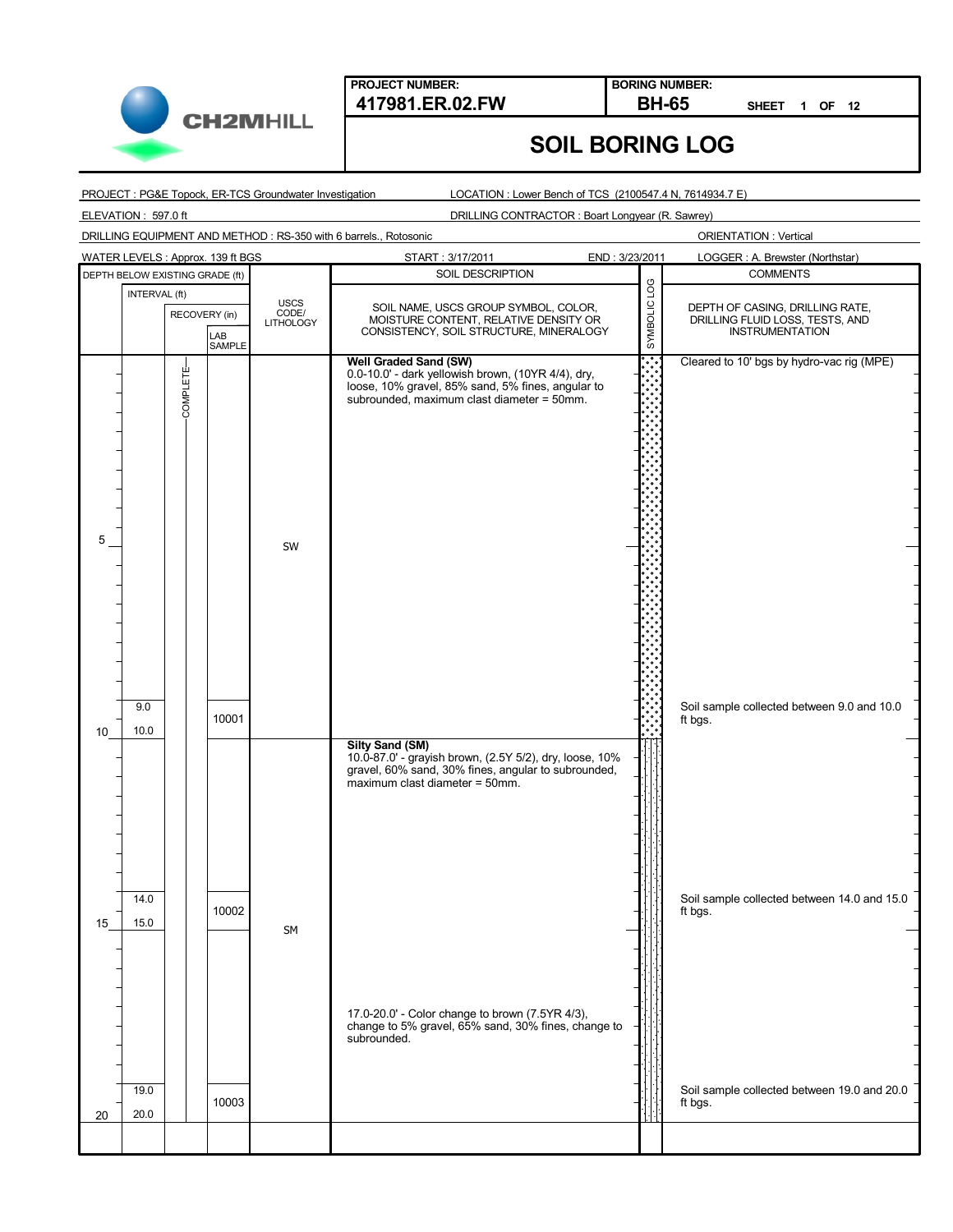

**BORING NUMBER:**

**SHEET 2 OF 12**

## **SOIL BORING LOG**

PROJECT : PG&E Topock, ER-TCS Groundwater Investigation

LOCATION : Lower Bench of TCS (2100547.4 N, 7614934.7 E)

ELEVATION : 597.0 ft

DRILLING CONTRACTOR : Boart Longyear (R. Sawrey)

DRILLING EQUIPMENT AND METHOD : RS-350 with 6 barrels., Rotosonic

|    |                                 |                 | WATER LEVELS : Approx. 139 ft BGS |                                   | START: 3/17/2011                                                                                                                                                           | END: 3/23/2011 |              | LOGGER: A. Brewster (Northstar)                                                              |
|----|---------------------------------|-----------------|-----------------------------------|-----------------------------------|----------------------------------------------------------------------------------------------------------------------------------------------------------------------------|----------------|--------------|----------------------------------------------------------------------------------------------|
|    | DEPTH BELOW EXISTING GRADE (ft) |                 |                                   |                                   | SOIL DESCRIPTION                                                                                                                                                           |                |              | <b>COMMENTS</b>                                                                              |
|    | INTERVAL (ft)                   | RECOVERY (in)   | LAB<br>SAMPLE                     | <b>USCS</b><br>CODE/<br>LITHOLOGY | SOIL NAME, USCS GROUP SYMBOL, COLOR,<br>MOISTURE CONTENT, RELATIVE DENSITY OR<br>CONSISTENCY, SOIL STRUCTURE, MINERALOGY                                                   |                | SYMBOLIC LOG | DEPTH OF CASING, DRILLING RATE,<br>DRILLING FLUID LOSS, TESTS, AND<br><b>INSTRUMENTATION</b> |
| 25 | 29.0                            | <b>COMPLETE</b> |                                   |                                   | <b>Silty Sand (SM)</b><br>10.0-87.0' - grayish brown, (2.5Y 5/2), dry, loose, 10%<br>gravel, 60% sand, 30% fines, angular to subrounded,<br>maximum clast diameter = 50mm. |                |              | Soil sample collected between 29.0 and 30.0                                                  |
| 30 | 30.0                            |                 | 10004                             |                                   |                                                                                                                                                                            |                |              | ft bgs.                                                                                      |
| 35 |                                 |                 |                                   | SM                                | 34' - Change to 15% gravel, 55% sand, 30% fines, angularity change to subangular to subrounded.<br>35' - Change from loose to partially consolidated.                      |                |              |                                                                                              |
| 40 | 39.0<br>40.0                    |                 | 10005                             |                                   |                                                                                                                                                                            |                |              | Soil sample collected between 39.0 and 40.0<br>ft bgs.                                       |
|    |                                 |                 |                                   |                                   |                                                                                                                                                                            |                |              |                                                                                              |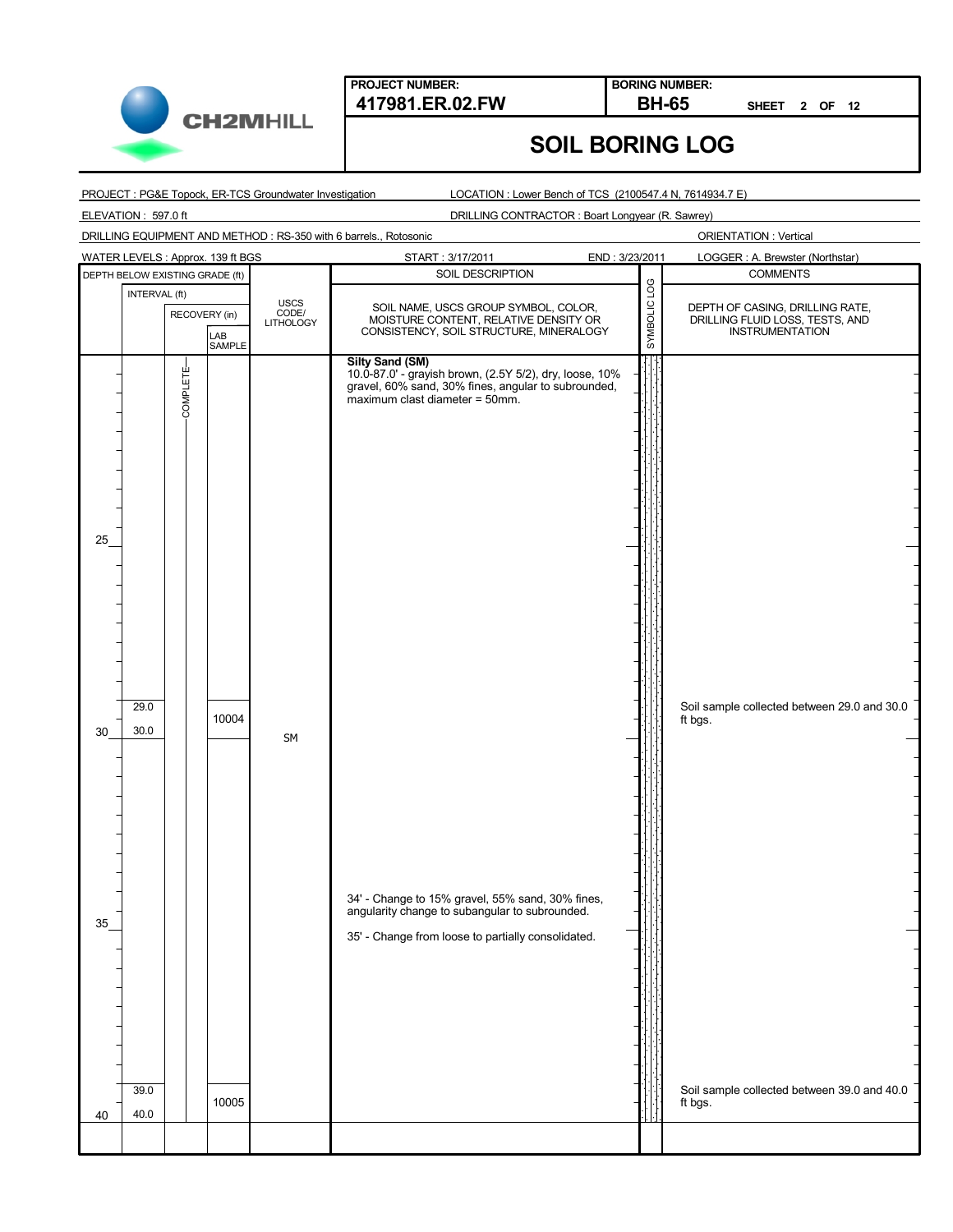

**BORING NUMBER:**

**SHEET 3 OF 12**

## **SOIL BORING LOG**

PROJECT : PG&E Topock, ER-TCS Groundwater Investigation

LOCATION : Lower Bench of TCS (2100547.4 N, 7614934.7 E)

ELEVATION : 597.0 ft

DRILLING CONTRACTOR : Boart Longyear (R. Sawrey)

DRILLING EQUIPMENT AND METHOD : RS-350 with 6 barrels., Rotosonic

| WATER LEVELS : Approx. 139 ft BGS |               |               |                                   | START: 3/17/2011                                                                                                                                                                                   | END: 3/23/2011 |              | LOGGER: A. Brewster (Northstar)                                                              |
|-----------------------------------|---------------|---------------|-----------------------------------|----------------------------------------------------------------------------------------------------------------------------------------------------------------------------------------------------|----------------|--------------|----------------------------------------------------------------------------------------------|
| DEPTH BELOW EXISTING GRADE (ft)   |               |               |                                   | SOIL DESCRIPTION                                                                                                                                                                                   |                |              | <b>COMMENTS</b>                                                                              |
| INTERVAL (ft)                     | RECOVERY (in) | LAB<br>SAMPLE | <b>USCS</b><br>CODE/<br>LITHOLOGY | SOIL NAME, USCS GROUP SYMBOL, COLOR,<br>MOISTURE CONTENT, RELATIVE DENSITY OR<br>CONSISTENCY, SOIL STRUCTURE, MINERALOGY                                                                           |                | SYMBOLIC LOG | DEPTH OF CASING, DRILLING RATE,<br>DRILLING FLUID LOSS, TESTS, AND<br><b>INSTRUMENTATION</b> |
| 45<br>49.0<br>50.0<br>50          | COMPLETE-     | 10006         |                                   | <b>Silty Sand (SM)</b><br>10.0-87.0' - grayish brown, (2.5Y 5/2), dry, loose, 10%<br>gravel, 60% sand, 30% fines, angular to subrounded,<br>maximum clast diameter = 50mm. Metadiorite<br>boulder. |                |              | Soil sample collected between 49.0 and 50.0<br>ft bgs.                                       |
| 55<br>59.0<br>60.0<br>60          |               | 10007         | SM                                | 55.0-57.0' - Presence of > 100mm sized fragments of<br>metadiorite.                                                                                                                                |                |              | Drilling very difficult<br>Soil sample collected between 59.0 and 60.0<br>ft bgs.            |
|                                   |               |               |                                   |                                                                                                                                                                                                    |                |              |                                                                                              |
|                                   |               |               |                                   |                                                                                                                                                                                                    |                |              |                                                                                              |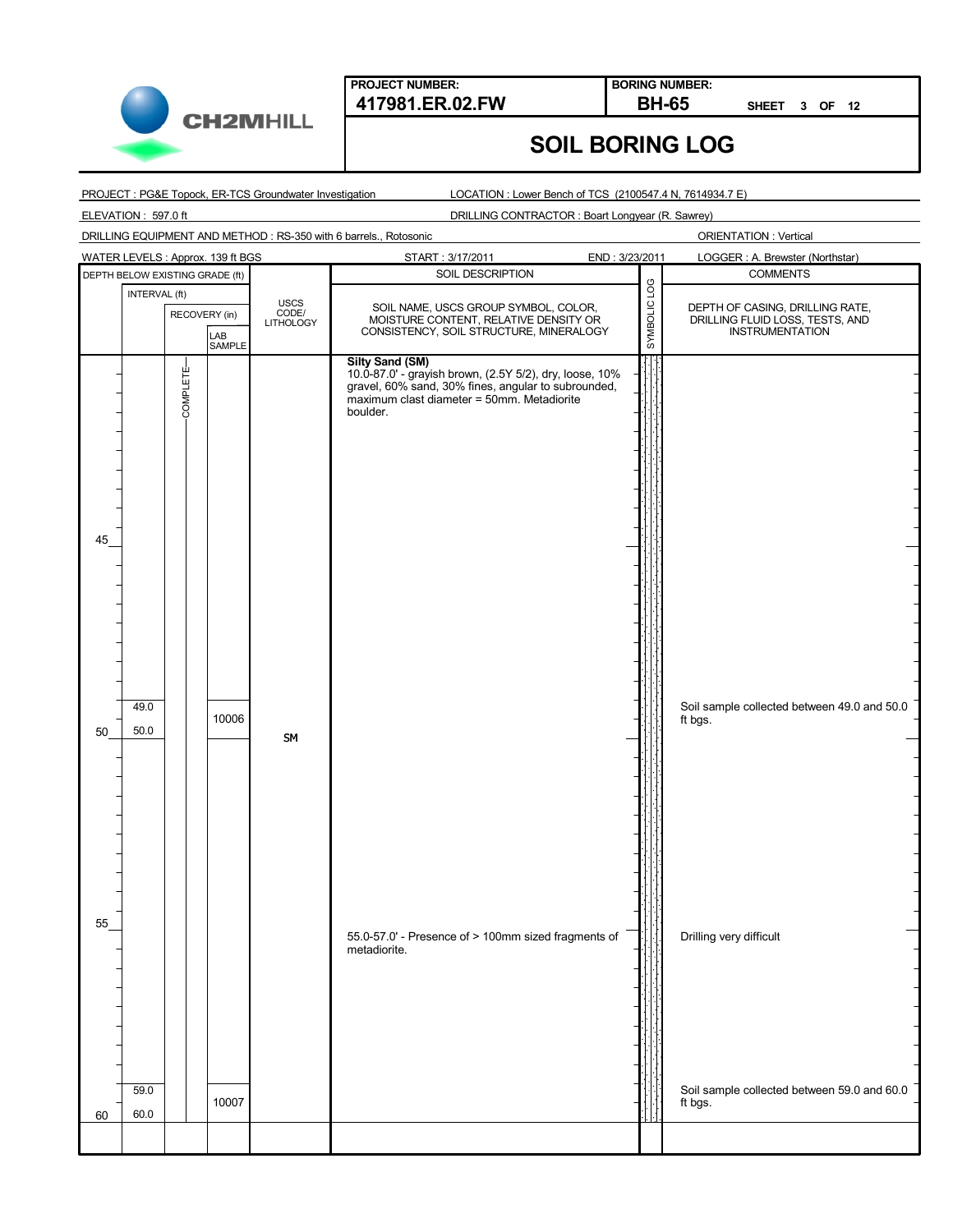

**BORING NUMBER:**

**SHEET 4 OF 12**

## **SOIL BORING LOG**

PROJECT : PG&E Topock, ER-TCS Groundwater Investigation

LOCATION : Lower Bench of TCS (2100547.4 N, 7614934.7 E)

ELEVATION : 597.0 ft

DRILLING CONTRACTOR : Boart Longyear (R. Sawrey)

DRILLING EQUIPMENT AND METHOD : RS-350 with 6 barrels., Rotosonic

| WATER LEVELS: Approx. 139 ft BGS                                                     | START: 3/17/2011<br>END: 3/23/2011                                                                                                                                                                                                                                                                                                                                                                        | LOGGER: A. Brewster (Northstar)                                                                                                                                        |
|--------------------------------------------------------------------------------------|-----------------------------------------------------------------------------------------------------------------------------------------------------------------------------------------------------------------------------------------------------------------------------------------------------------------------------------------------------------------------------------------------------------|------------------------------------------------------------------------------------------------------------------------------------------------------------------------|
| DEPTH BELOW EXISTING GRADE (ft)                                                      | SOIL DESCRIPTION                                                                                                                                                                                                                                                                                                                                                                                          | <b>COMMENTS</b>                                                                                                                                                        |
| INTERVAL (ft)<br><b>USCS</b><br>CODE/<br>LITHOLOGY<br>RECOVERY (in)<br>LAB<br>SAMPLE | SOIL NAME, USCS GROUP SYMBOL, COLOR,<br>MOISTURE CONTENT, RELATIVE DENSITY OR<br>CONSISTENCY, SOIL STRUCTURE, MINERALOGY                                                                                                                                                                                                                                                                                  | SYMBOLIC LOG<br>DEPTH OF CASING, DRILLING RATE,<br>DRILLING FLUID LOSS, TESTS, AND<br><b>INSTRUMENTATION</b>                                                           |
| <b>COMPLETE</b><br>65<br>69.0<br>10008<br>70.0<br>70<br>SM<br>75<br>79.0             | <b>Silty Sand (SM)</b><br>10.0-87.0' - grayish brown, (2.5Y 5/2), dry, loose to<br>partially consolidated, 15% gravel, 55% sand, 30%<br>fines, subangular to subrounded, maximum clast<br>diameter = 50mm. Gravel component is mixed<br>metadiorite and conglomerate fragments. Metadiorite<br>fragments show rusty red staining or mineral deposits<br>on most surfaces (ie, weathered on all surfaces). | Stop at 64' at 3/17/2011, 1620. Resume<br>03/18/2011 at 0845.<br>Soil sample collected between 69.0 and 70.0<br>ft bgs.<br>Soil sample collected between 79.0 and 80.0 |
| 10009.<br>50001<br>80.0<br>80                                                        |                                                                                                                                                                                                                                                                                                                                                                                                           | ft bgs.                                                                                                                                                                |
|                                                                                      |                                                                                                                                                                                                                                                                                                                                                                                                           |                                                                                                                                                                        |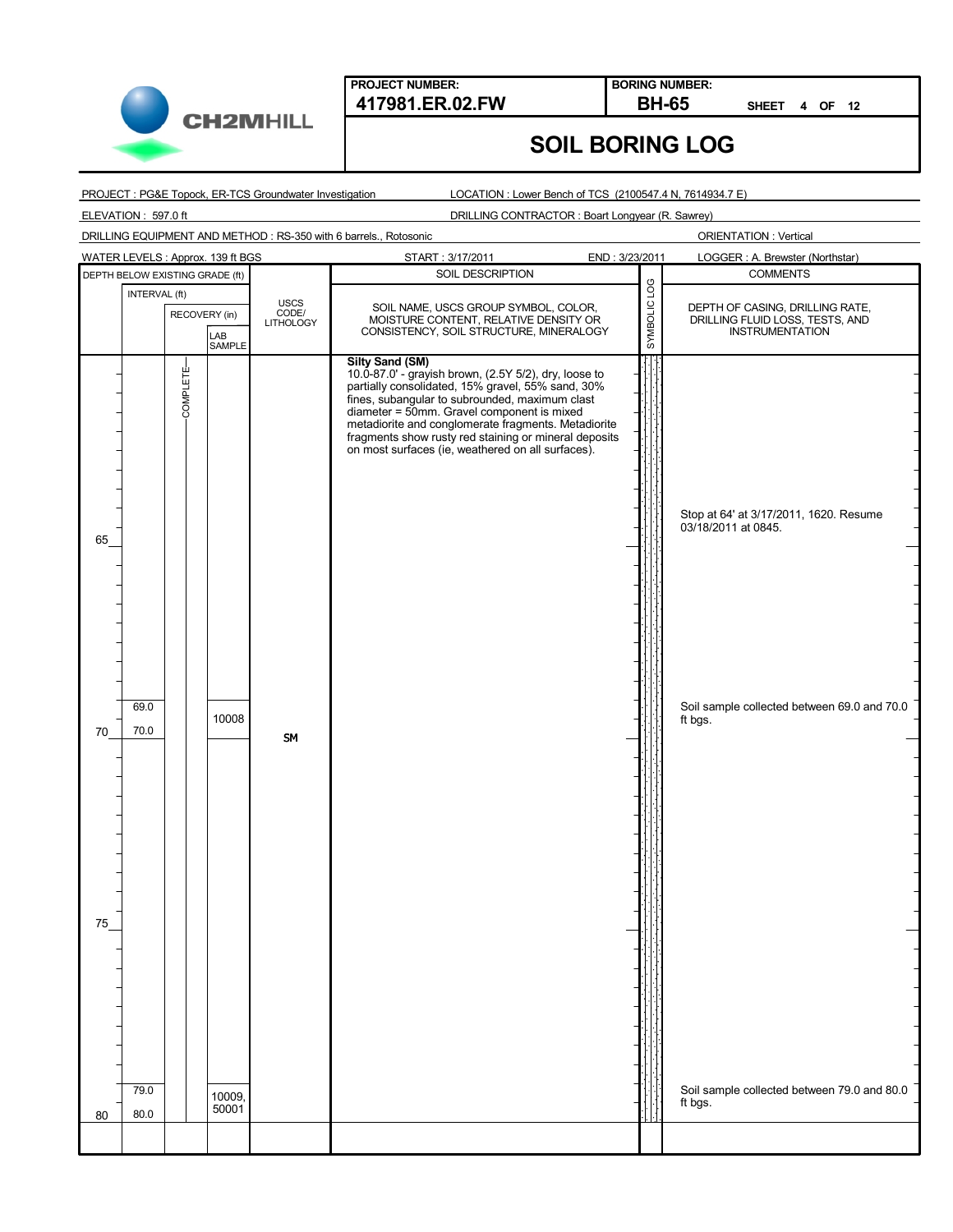

**BORING NUMBER:**

**SHEET 5 OF 12**

## **SOIL BORING LOG**

PROJECT : PG&E Topock, ER-TCS Groundwater Investigation

LOCATION : Lower Bench of TCS (2100547.4 N, 7614934.7 E)

ELEVATION : 597.0 ft

DRILLING CONTRACTOR : Boart Longyear (R. Sawrey)

DRILLING EQUIPMENT AND METHOD : RS-350 with 6 barrels., Rotosonic

| WATER LEVELS: Approx. 139 ft BGS |                                 |                 |               |                                          | START: 3/17/2011                                                                                                                                                                                                                                                                                                      | END: 3/23/2011 |              | LOGGER: A. Brewster (Northstar)                                                              |
|----------------------------------|---------------------------------|-----------------|---------------|------------------------------------------|-----------------------------------------------------------------------------------------------------------------------------------------------------------------------------------------------------------------------------------------------------------------------------------------------------------------------|----------------|--------------|----------------------------------------------------------------------------------------------|
|                                  | DEPTH BELOW EXISTING GRADE (ft) |                 |               |                                          | SOIL DESCRIPTION                                                                                                                                                                                                                                                                                                      |                |              | <b>COMMENTS</b>                                                                              |
|                                  | INTERVAL (ft)                   | RECOVERY (in)   | LAB<br>SAMPLE | <b>USCS</b><br>CODE/<br><b>LITHOLOGY</b> | SOIL NAME, USCS GROUP SYMBOL, COLOR,<br>MOISTURE CONTENT, RELATIVE DENSITY OR<br>CONSISTENCY, SOIL STRUCTURE, MINERALOGY                                                                                                                                                                                              |                | SYMBOLIC LOG | DEPTH OF CASING, DRILLING RATE,<br>DRILLING FLUID LOSS, TESTS, AND<br><b>INSTRUMENTATION</b> |
| 85                               |                                 | <b>COMPLETE</b> |               | <b>SM</b>                                | <b>Silty Sand (SM)</b><br>10.0-87.0' - grayish brown, (2.5Y 5/2), dry, loose to<br>partially consolidated, 15% gravel, 55% sand, 30%<br>fines, subangular to subrounded, maximum clast<br>diameter = 50mm, presence of highly weathered<br>metadiorite fragments, red staining and/or deposits on<br>gravel surfaces. |                |              |                                                                                              |
| 90                               | 89.0<br>90.0                    |                 | 10010         | SW                                       | Well Graded Sand (SW)<br>87.0-93.5' - dark yellowish brown, (10YR 4/4), dry,<br>loose, angular to subangular, predominantly fine- to<br>medium-grained quartz sand and metadiorite gravel,<br>$maximum$ clast size = 30mm.                                                                                            |                |              | Soil sample collected between 89.0 and 90.0<br>ft bgs.                                       |
| 95                               | 99.0                            |                 |               | SM                                       | <b>Silty Sand (SM)</b><br>93.5-168.0' - grayish brown, (2.5Y 5/2), dry to slightly<br>moist, loose to partially consolidated, 15% gravel,<br>55% sand, 30% fines, subangular to angular,<br>presence of highly weathered metadiorite, maximum<br>clast size = $50$ mm.                                                |                |              | Soil sample collected between 99.0 and                                                       |
| 100                              | 100.0                           |                 | 10011         |                                          |                                                                                                                                                                                                                                                                                                                       |                |              | 100.0 ft bgs.                                                                                |
|                                  |                                 |                 |               |                                          |                                                                                                                                                                                                                                                                                                                       |                |              |                                                                                              |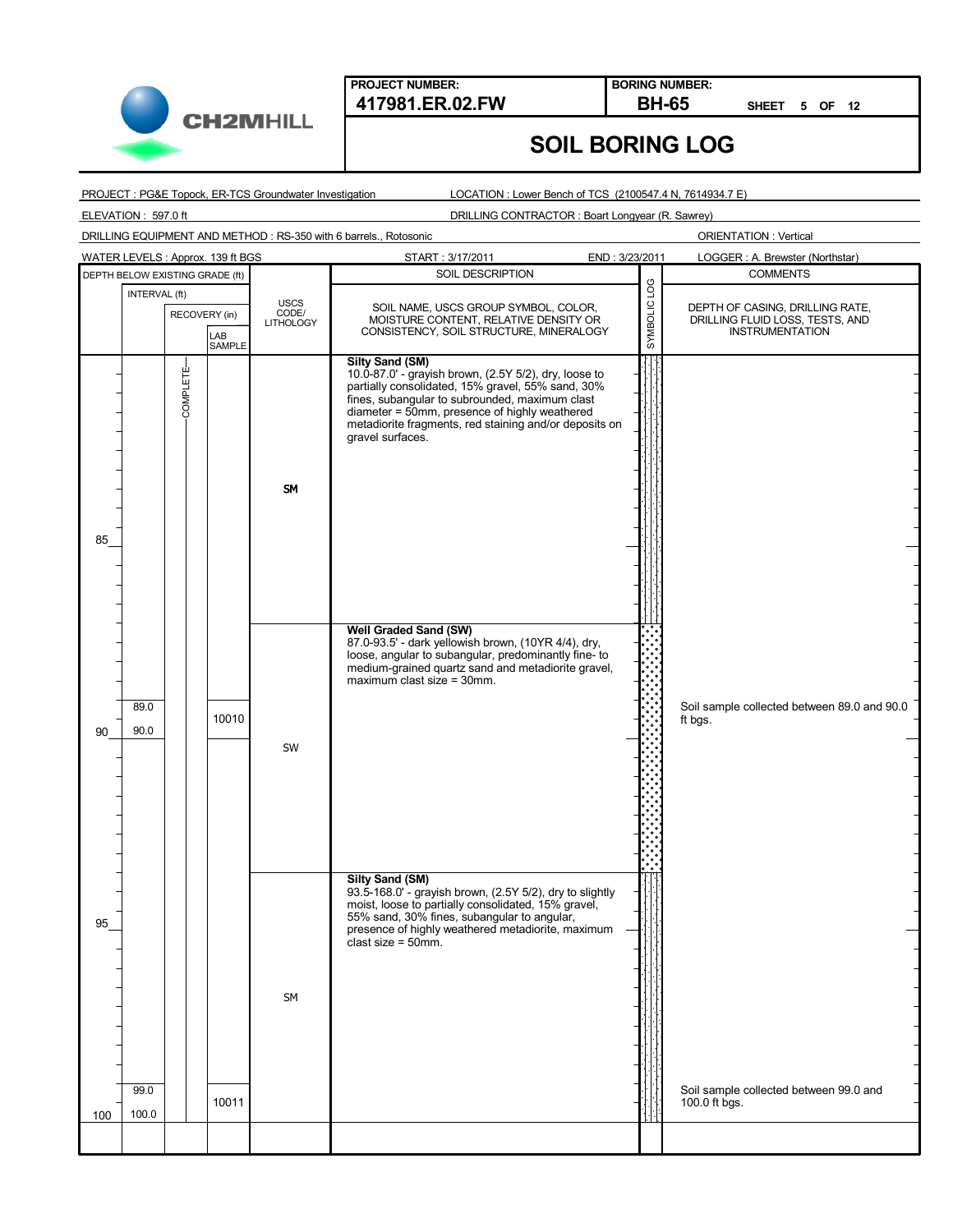

**BORING NUMBER:**

**SHEET 6 OF 12**

## **SOIL BORING LOG**

PROJECT : PG&E Topock, ER-TCS Groundwater Investigation

LOCATION : Lower Bench of TCS (2100547.4 N, 7614934.7 E)

ELEVATION : 597.0 ft

DRILLING CONTRACTOR : Boart Longyear (R. Sawrey)

DRILLING EQUIPMENT AND METHOD : RS-350 with 6 barrels., Rotosonic

|     |                                 |               | WATER LEVELS: Approx. 139 ft BGS |                                   | START: 3/17/2011                                                                                                       | END: 3/23/2011 |              | LOGGER: A. Brewster (Northstar)                                                       |
|-----|---------------------------------|---------------|----------------------------------|-----------------------------------|------------------------------------------------------------------------------------------------------------------------|----------------|--------------|---------------------------------------------------------------------------------------|
|     | DEPTH BELOW EXISTING GRADE (ft) |               |                                  |                                   | SOIL DESCRIPTION                                                                                                       |                |              | <b>COMMENTS</b>                                                                       |
|     | INTERVAL (ft)                   |               |                                  |                                   |                                                                                                                        |                | SYMBOLIC LOG |                                                                                       |
|     |                                 | RECOVERY (in) |                                  | <b>USCS</b><br>CODE/<br>LITHOLOGY | SOIL NAME, USCS GROUP SYMBOL, COLOR,<br>MOISTURE CONTENT, RELATIVE DENSITY OR                                          |                |              | DEPTH OF CASING, DRILLING RATE,<br>DRILLING FLUID LOSS, TESTS, AND<br>INSTRUMENTATION |
|     |                                 |               | LAB                              |                                   | CONSISTENCY, SOIL STRUCTURE, MINERALOGY                                                                                |                |              |                                                                                       |
|     |                                 |               | SAMPLE                           |                                   |                                                                                                                        |                |              |                                                                                       |
|     |                                 |               |                                  |                                   | <b>Silty Sand (SM)</b>                                                                                                 |                |              |                                                                                       |
|     |                                 | COMPLETE-     |                                  |                                   | 93.5-168.0' - grayish brown, (2.5Y 5/2), dry to slightly<br>moist, loose to partially consolidated, 15% gravel,        |                |              |                                                                                       |
|     |                                 |               |                                  |                                   |                                                                                                                        |                |              |                                                                                       |
|     |                                 |               |                                  |                                   | 55% sand, 30% fines, subangular to angular,<br>presence of highly weathered metadiorite, maximum<br>clast size = 50mm. |                |              |                                                                                       |
|     |                                 |               |                                  |                                   |                                                                                                                        |                |              |                                                                                       |
|     |                                 |               |                                  |                                   |                                                                                                                        |                |              |                                                                                       |
|     |                                 |               |                                  |                                   |                                                                                                                        |                |              |                                                                                       |
|     |                                 |               |                                  |                                   |                                                                                                                        |                |              |                                                                                       |
|     |                                 |               |                                  |                                   |                                                                                                                        |                |              |                                                                                       |
|     |                                 |               |                                  |                                   |                                                                                                                        |                |              |                                                                                       |
|     |                                 |               |                                  |                                   |                                                                                                                        |                |              |                                                                                       |
| 105 |                                 |               |                                  |                                   |                                                                                                                        |                |              |                                                                                       |
|     |                                 |               |                                  |                                   |                                                                                                                        |                |              |                                                                                       |
|     |                                 |               |                                  |                                   |                                                                                                                        |                |              |                                                                                       |
|     |                                 |               |                                  |                                   |                                                                                                                        |                |              |                                                                                       |
|     |                                 |               |                                  |                                   |                                                                                                                        |                |              |                                                                                       |
|     |                                 |               |                                  |                                   |                                                                                                                        |                |              |                                                                                       |
|     |                                 |               |                                  |                                   |                                                                                                                        |                |              |                                                                                       |
|     |                                 |               |                                  |                                   |                                                                                                                        |                |              |                                                                                       |
|     |                                 |               |                                  |                                   |                                                                                                                        |                |              |                                                                                       |
|     |                                 |               |                                  |                                   |                                                                                                                        |                |              |                                                                                       |
|     | 109.0                           |               |                                  |                                   |                                                                                                                        |                |              | Soil sample collected between 109.0 and                                               |
|     |                                 |               | 10012                            |                                   |                                                                                                                        |                |              | 110.0 ft bgs.                                                                         |
| 110 | 110.0                           |               |                                  | SM                                |                                                                                                                        |                |              |                                                                                       |
|     |                                 |               |                                  |                                   |                                                                                                                        |                |              |                                                                                       |
|     |                                 |               |                                  |                                   |                                                                                                                        |                |              |                                                                                       |
|     |                                 |               |                                  |                                   |                                                                                                                        |                |              |                                                                                       |
|     |                                 |               |                                  |                                   |                                                                                                                        |                |              |                                                                                       |
|     |                                 |               |                                  |                                   |                                                                                                                        |                |              |                                                                                       |
|     |                                 |               |                                  |                                   |                                                                                                                        |                |              |                                                                                       |
|     |                                 |               |                                  |                                   |                                                                                                                        |                |              |                                                                                       |
|     |                                 |               |                                  |                                   |                                                                                                                        |                |              |                                                                                       |
|     |                                 |               |                                  |                                   |                                                                                                                        |                |              |                                                                                       |
|     |                                 |               |                                  |                                   |                                                                                                                        |                |              |                                                                                       |
| 115 |                                 |               |                                  |                                   |                                                                                                                        |                |              |                                                                                       |
|     |                                 |               |                                  |                                   | 115.0-120.0' - increase in proportion of miocene                                                                       |                |              |                                                                                       |
|     |                                 |               |                                  |                                   | conglomerate fragments.                                                                                                |                |              |                                                                                       |
|     |                                 |               |                                  |                                   |                                                                                                                        |                |              |                                                                                       |
|     |                                 |               |                                  |                                   |                                                                                                                        |                |              |                                                                                       |
|     |                                 |               |                                  |                                   |                                                                                                                        |                |              |                                                                                       |
|     |                                 |               |                                  |                                   |                                                                                                                        |                |              |                                                                                       |
|     |                                 |               |                                  |                                   |                                                                                                                        |                |              |                                                                                       |
|     |                                 |               |                                  |                                   |                                                                                                                        |                |              |                                                                                       |
|     |                                 |               |                                  |                                   |                                                                                                                        |                |              |                                                                                       |
|     | 119.0                           |               |                                  |                                   |                                                                                                                        |                |              | Soil sample collected between 119.0 and                                               |
|     |                                 |               | 10013                            |                                   |                                                                                                                        |                |              | 120.0 ft bgs.                                                                         |
| 120 | 120.0                           |               |                                  |                                   |                                                                                                                        |                |              |                                                                                       |
|     |                                 |               |                                  |                                   |                                                                                                                        |                |              |                                                                                       |
|     |                                 |               |                                  |                                   |                                                                                                                        |                |              |                                                                                       |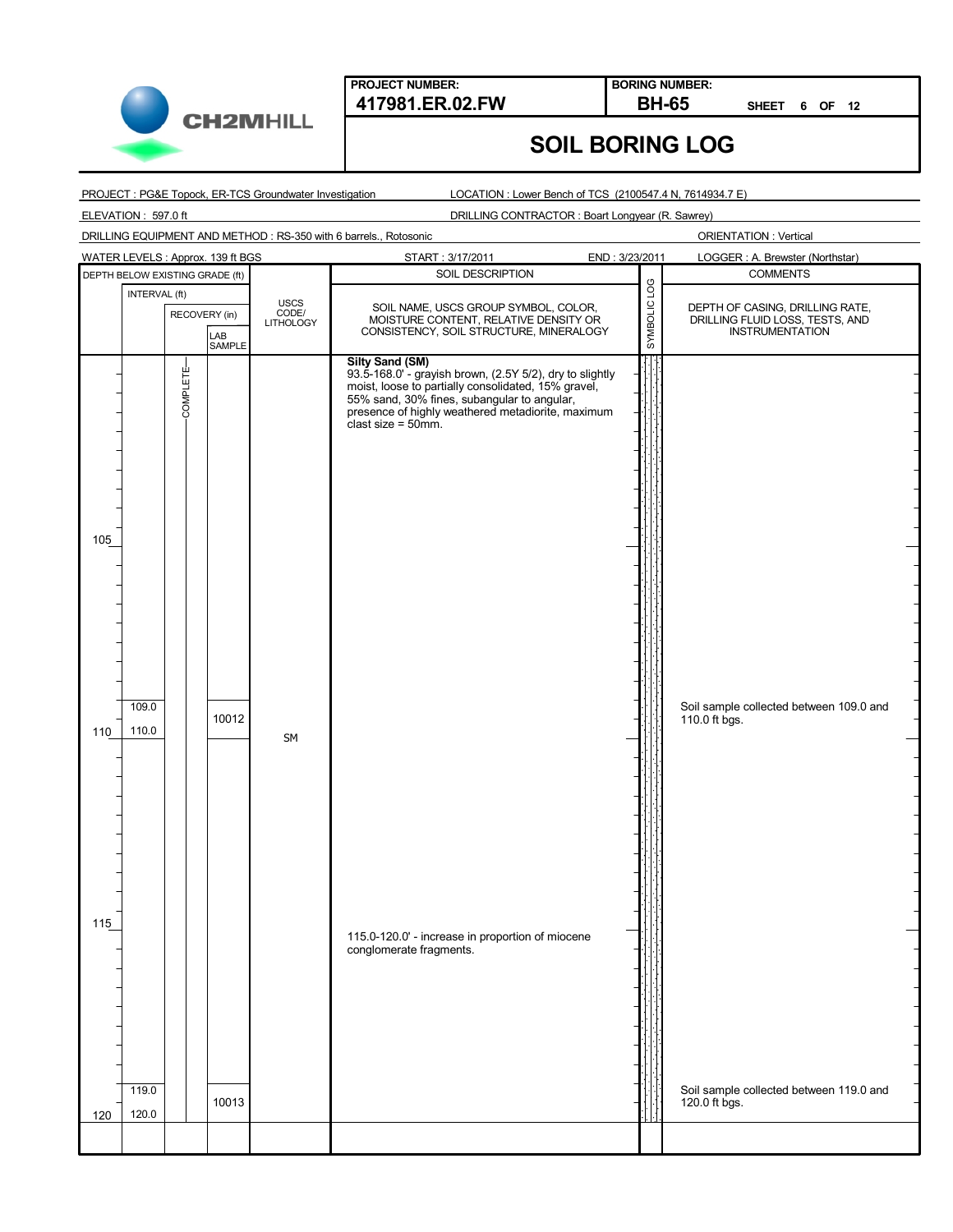

**BORING NUMBER:**

**SHEET 7 OF 12**

# **SOIL BORING LOG**

PROJECT : PG&E Topock, ER-TCS Groundwater Investigation

LOCATION : Lower Bench of TCS (2100547.4 N, 7614934.7 E)

ELEVATION : 597.0 ft

DRILLING CONTRACTOR : Boart Longyear (R. Sawrey)

DRILLING EQUIPMENT AND METHOD : RS-350 with 6 barrels., Rotosonic

|                                                                 | WATER LEVELS: Approx. 139 ft BGS |                                   | START: 3/17/2011<br>END: 3/23/2011                                                                                                                                                                                                                                                                                                                                  |              | LOGGER: A. Brewster (Northstar)                                                                                                                            |
|-----------------------------------------------------------------|----------------------------------|-----------------------------------|---------------------------------------------------------------------------------------------------------------------------------------------------------------------------------------------------------------------------------------------------------------------------------------------------------------------------------------------------------------------|--------------|------------------------------------------------------------------------------------------------------------------------------------------------------------|
| DEPTH BELOW EXISTING GRADE (ft)                                 |                                  |                                   | SOIL DESCRIPTION                                                                                                                                                                                                                                                                                                                                                    |              | <b>COMMENTS</b>                                                                                                                                            |
| INTERVAL (ft)                                                   | RECOVERY (in)<br>LAB<br>SAMPLE   | <b>USCS</b><br>CODE/<br>LITHOLOGY | SOIL NAME, USCS GROUP SYMBOL, COLOR,<br>MOISTURE CONTENT, RELATIVE DENSITY OR<br>CONSISTENCY, SOIL STRUCTURE, MINERALOGY                                                                                                                                                                                                                                            | SYMBOLIC LOG | DEPTH OF CASING, DRILLING RATE,<br>DRILLING FLUID LOSS, TESTS, AND<br><b>INSTRUMENTATION</b>                                                               |
| <b>COMPLETE</b><br>125<br>129.0<br>130.0<br>130<br>135<br>139.0 | 10014                            | SM                                | Silty Sand (SM)<br>93.5-168.0' - grayish brown, (2.5Y 5/2), dry to slightly<br>moist, loose to partially consolidated, 15% gravel,<br>55% sand, 30% fines, subangular to angular,<br>presence of highly weathered metadiorite, maximum<br>clast size = $50$ mm.<br>138' - Light green silt on surface fractures.<br>139' - Color change to brown (10YR 4/3), moist. |              | Stop 3/18/2011 at 1530. Resume 3/19/2011<br>at 930.<br>Soil sample collected between 129.0 and<br>130.0 ft bgs.<br>Soil sample collected between 139.0 and |
| 140.0<br>140                                                    | 10015                            |                                   |                                                                                                                                                                                                                                                                                                                                                                     |              | 140.0 ft bgs.                                                                                                                                              |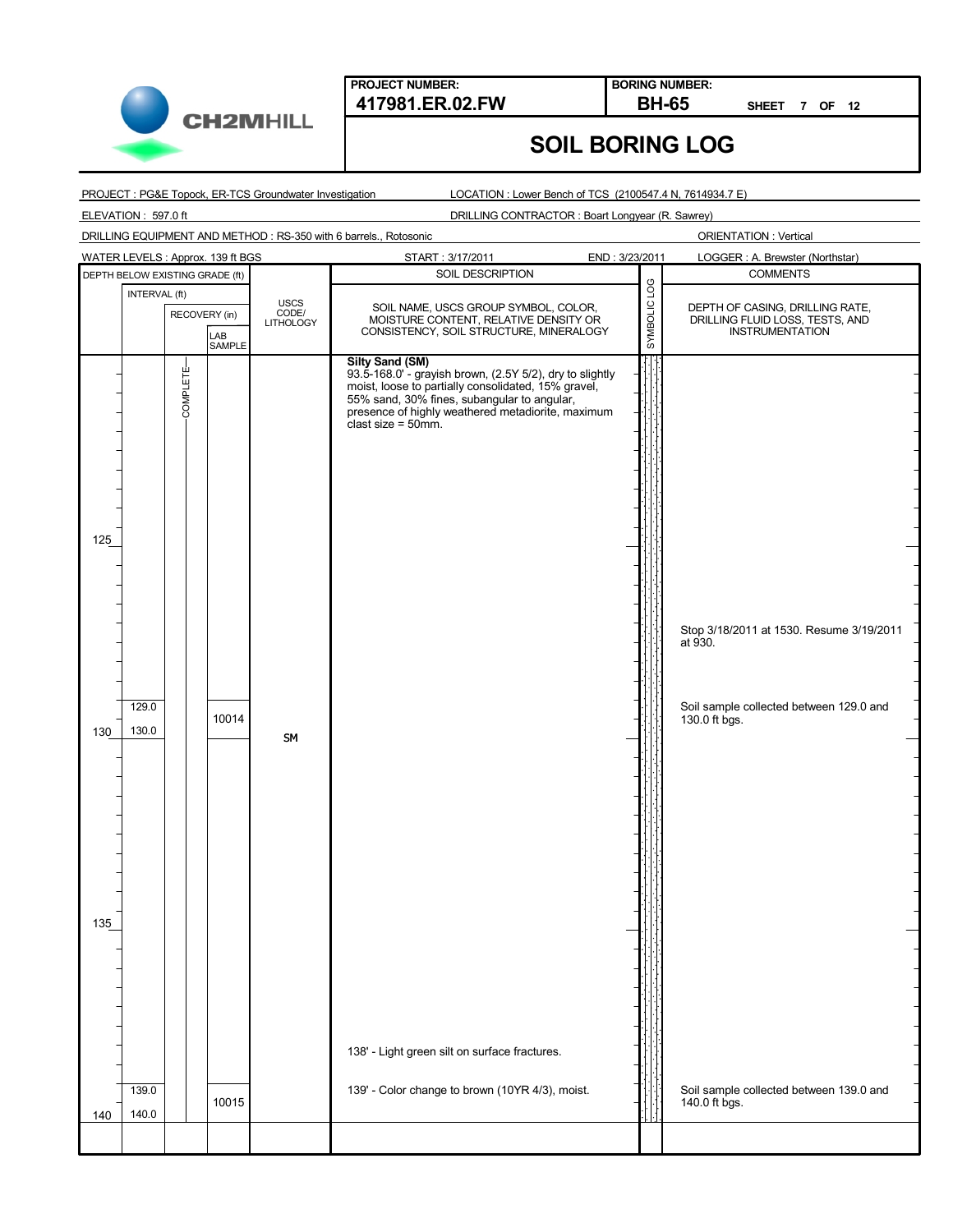

**BORING NUMBER:**

**SHEET 8 OF 12**

### **SOIL BORING LOG**

#### PROJECT : PG&E Topock, ER-TCS Groundwater Investigation

LOCATION : Lower Bench of TCS (2100547.4 N, 7614934.7 E)

ELEVATION : 597.0 ft

DRILLING CONTRACTOR : Boart Longyear (R. Sawrey)

DRILLING EQUIPMENT AND METHOD : RS-350 with 6 barrels., Rotosonic

|     | WATER LEVELS : Approx. 139 ft BGS |               |               |                            | START: 3/17/2011                                                                                                                                                                                                                                                 | END: 3/23/2011 | LOGGER: A. Brewster (Northstar)                                                                                     |
|-----|-----------------------------------|---------------|---------------|----------------------------|------------------------------------------------------------------------------------------------------------------------------------------------------------------------------------------------------------------------------------------------------------------|----------------|---------------------------------------------------------------------------------------------------------------------|
|     | DEPTH BELOW EXISTING GRADE (ft)   |               |               |                            | SOIL DESCRIPTION                                                                                                                                                                                                                                                 |                | <b>COMMENTS</b>                                                                                                     |
|     | INTERVAL (ft)                     | RECOVERY (in) | LAB<br>SAMPLE | USCS<br>CODE/<br>LITHOLOGY | SOIL NAME, USCS GROUP SYMBOL, COLOR,<br>MOISTURE CONTENT, RELATIVE DENSITY OR<br>CONSISTENCY, SOIL STRUCTURE, MINERALOGY                                                                                                                                         | SYMBOLIC LOG   | DEPTH OF CASING, DRILLING RATE,<br>DRILLING FLUID LOSS, TESTS, AND<br><b>INSTRUMENTATION</b>                        |
| 145 |                                   | COMPLETE-     |               |                            | <b>Silty Sand (SM)</b><br>93.5-168.0' - brown, (10YR 4/3), moist to saturated at 141', loose to partially consolidated, 15% gravel, 55%<br>sand, 30% fines, subangular to angular, presence of<br>highly weathered metadiorite, maximum clast size =<br>$50mm$ . |                |                                                                                                                     |
| 150 |                                   |               |               | SM                         |                                                                                                                                                                                                                                                                  |                |                                                                                                                     |
| 155 | 157.0                             |               |               |                            |                                                                                                                                                                                                                                                                  |                | Grab groundwater sample collected from<br>borehole between 157.0 and 167.0 ft bgs.<br>Sustained pump rate of 2 gpm. |
| 160 |                                   |               |               |                            |                                                                                                                                                                                                                                                                  |                |                                                                                                                     |
|     |                                   |               |               |                            |                                                                                                                                                                                                                                                                  |                |                                                                                                                     |
|     |                                   |               |               |                            |                                                                                                                                                                                                                                                                  |                |                                                                                                                     |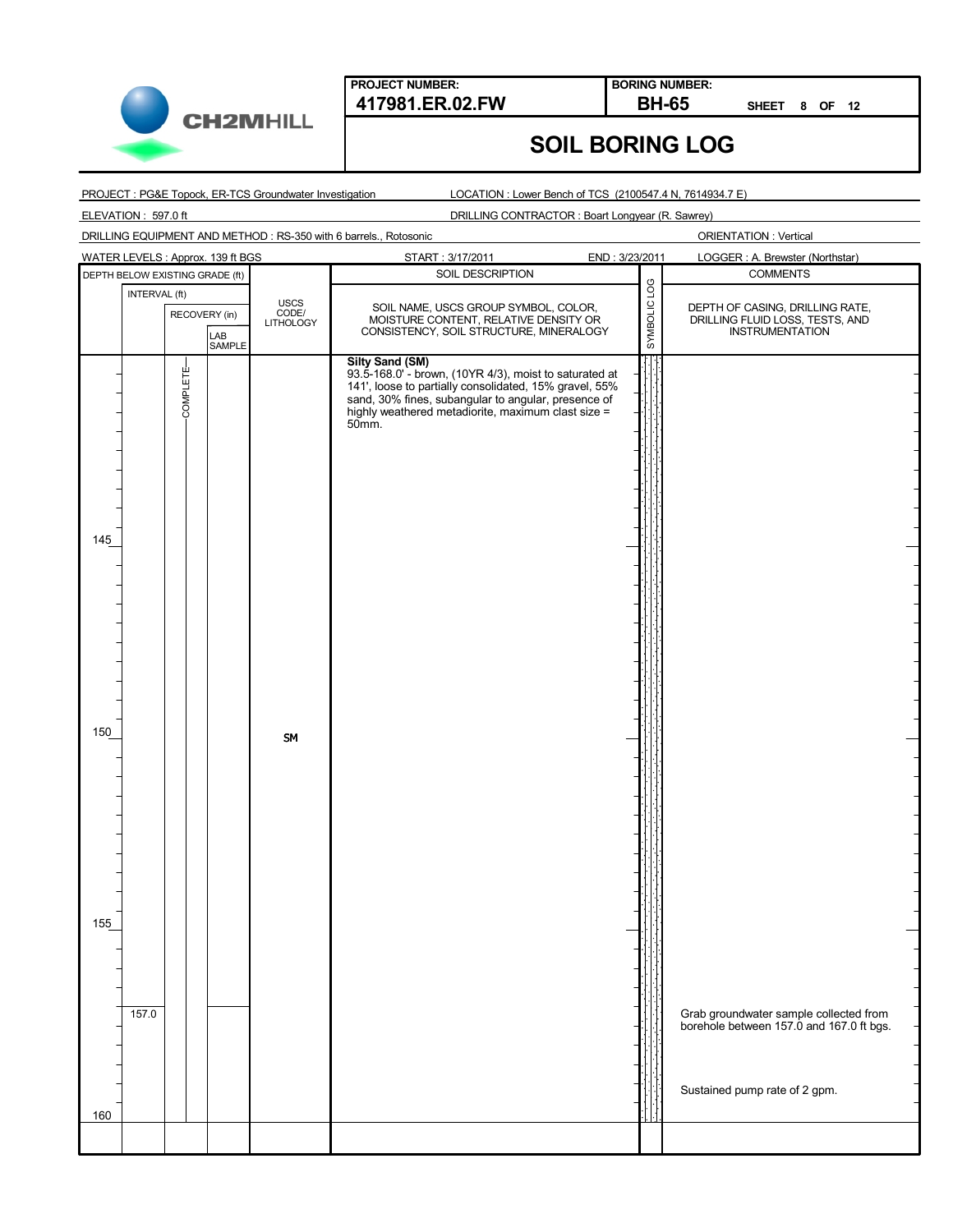

**BORING NUMBER:**

**SHEET 9 OF 12**

## **SOIL BORING LOG**

PROJECT : PG&E Topock, ER-TCS Groundwater Investigation

LOCATION : Lower Bench of TCS (2100547.4 N, 7614934.7 E)

ELEVATION : 597.0 ft

DRILLING CONTRACTOR : Boart Longyear (R. Sawrey)

DRILLING EQUIPMENT AND METHOD : RS-350 with 6 barrels., Rotosonic

|            |                                 |                 | WATER LEVELS: Approx. 139 ft BGS |                                          | START: 3/17/2011<br>END: 3/23/2011                                                                                                                                                                                                                                                                                                                                                                          |                             | LOGGER: A. Brewster (Northstar)                                                              |
|------------|---------------------------------|-----------------|----------------------------------|------------------------------------------|-------------------------------------------------------------------------------------------------------------------------------------------------------------------------------------------------------------------------------------------------------------------------------------------------------------------------------------------------------------------------------------------------------------|-----------------------------|----------------------------------------------------------------------------------------------|
|            | DEPTH BELOW EXISTING GRADE (ft) |                 |                                  |                                          | SOIL DESCRIPTION                                                                                                                                                                                                                                                                                                                                                                                            |                             | <b>COMMENTS</b>                                                                              |
|            | INTERVAL (ft)                   | RECOVERY (in)   | LAB<br><b>SAMPLE</b>             | <b>USCS</b><br>CODE/<br><b>LITHOLOGY</b> | SOIL NAME, USCS GROUP SYMBOL, COLOR,<br>MOISTURE CONTENT, RELATIVE DENSITY OR<br>CONSISTENCY, SOIL STRUCTURE, MINERALOGY                                                                                                                                                                                                                                                                                    | SYMBOLIC LOG                | DEPTH OF CASING, DRILLING RATE,<br>DRILLING FLUID LOSS, TESTS, AND<br><b>INSTRUMENTATION</b> |
| 165        |                                 | <b>COMPLETE</b> | ISOFLOW<br>#20001<br>at 1215     | <b>SM</b>                                | <b>Silty Sand (SM)</b><br>93.5-168.0' - grayish brown, (2.5Y 5/2), moist to<br>saturated at 141', loose to partially consolidated, 15%<br>gravel, 55% sand, 30% fines, subangular to angular,<br>presence of highly weathered metadiorite, maximum<br>clast size = $50$ mm.<br>162.0-164.0' - Color change to very dark brown (10YR<br>$2/2$ ).                                                             |                             |                                                                                              |
|            | 167.0                           |                 |                                  |                                          | 166' - Color change to dark greyish brown (10YR 4/2).                                                                                                                                                                                                                                                                                                                                                       |                             |                                                                                              |
| 170<br>175 |                                 |                 |                                  | GW                                       | <b>Well Graded Gravel (GW)</b><br>168.0-228.0' - black, saturated, loose to partially<br>consolidated, 60% gravel, 30% sand, 10% fines,<br>angular, presence of highly weathered metadiorite<br>and Miocene conglomerate, clast-supported,<br>maximum clast size = $50$ mm.<br>170.5' - Dark red stringer.<br>176' - Color change to dark greyish brown (2.5YR<br>$5/2$ ).<br>179' - Reddish clay stringer. |                             | Stop 03/19/2011 at 1440. Resume<br>03/20/2011 at 1440.<br>Drilling very difficult.           |
| 180        |                                 |                 |                                  |                                          |                                                                                                                                                                                                                                                                                                                                                                                                             | . .<br>$\ddot{\phantom{0}}$ |                                                                                              |
|            |                                 |                 |                                  |                                          |                                                                                                                                                                                                                                                                                                                                                                                                             |                             |                                                                                              |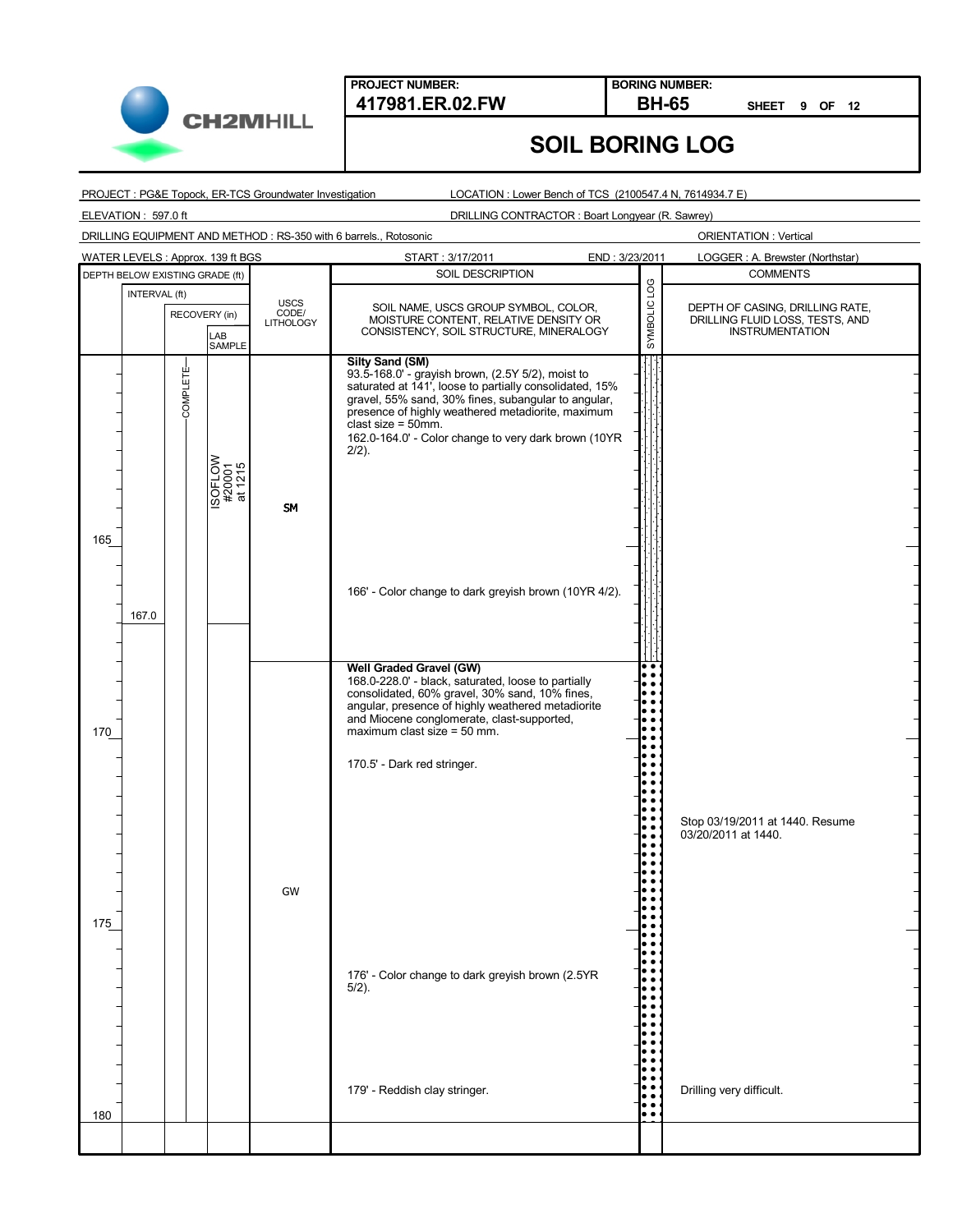

**BORING NUMBER:**

**SHEET 10 OF 12**

#### PROJECT : PG&E Topock, ER-TCS Groundwater Investigation

LOCATION : Lower Bench of TCS (2100547.4 N, 7614934.7 E)

**SOIL BORING LOG**

ELEVATION : 597.0 ft

DRILLING CONTRACTOR : Boart Longyear (R. Sawrey)

DRILLING EQUIPMENT AND METHOD : RS-350 with 6 barrels., Rotosonic

|     |               |                                 | WATER LEVELS: Approx. 139 ft BGS |                            | START: 3/17/2011<br>END: 3/23/2011                                                                                                                                                                                                                                               |              | LOGGER: A. Brewster (Northstar)                                                                                                              |
|-----|---------------|---------------------------------|----------------------------------|----------------------------|----------------------------------------------------------------------------------------------------------------------------------------------------------------------------------------------------------------------------------------------------------------------------------|--------------|----------------------------------------------------------------------------------------------------------------------------------------------|
|     |               | DEPTH BELOW EXISTING GRADE (ft) |                                  |                            | SOIL DESCRIPTION                                                                                                                                                                                                                                                                 |              | <b>COMMENTS</b>                                                                                                                              |
|     | INTERVAL (ft) | RECOVERY (in)                   |                                  | USCS<br>CODE/<br>LITHOLOGY | SOIL NAME, USCS GROUP SYMBOL, COLOR,<br>MOISTURE CONTENT, RELATIVE DENSITY OR<br>CONSISTENCY, SOIL STRUCTURE, MINERALOGY                                                                                                                                                         | SYMBOLIC LOG | DEPTH OF CASING, DRILLING RATE,<br>DRILLING FLUID LOSS, TESTS, AND<br><b>INSTRUMENTATION</b>                                                 |
|     |               |                                 | LAB<br>SAMPLE                    |                            | Well Graded Gravel (GW)<br>168.0-228.0' - dark greyish brown, (2.5Y 5/2),                                                                                                                                                                                                        | $\bullet$    |                                                                                                                                              |
| 185 | 187.0         | COMPLETE                        |                                  |                            | saturated, loose to partially consolidated, 60% gravel,<br>30% sand, 10% fines, angular, presence of highly<br>weathered metadiorite fragments (gravel),<br>clast-supported, maximum clast size = $50$ mm.<br>Fragments display red staining/mineralization on most<br>surfaces. |              | Stop 03/20/2011 at 1700. Resume<br>03/21/2011 at 0845.<br>Grab groundwater sample collected from<br>borehole between 187.0 and 197.0 ft bgs. |
| 190 |               |                                 | ISOFLOW<br>#20002<br>at 1510     | GW                         |                                                                                                                                                                                                                                                                                  |              |                                                                                                                                              |
|     |               |                                 |                                  |                            |                                                                                                                                                                                                                                                                                  |              | Drill rate slows to <1 in/min.                                                                                                               |
| 195 | 197.0         |                                 |                                  |                            | 193.0-194.0' - Metadiorite boulder.                                                                                                                                                                                                                                              |              | Sustained pump rate of 8 gpm.                                                                                                                |
| 200 |               |                                 |                                  |                            |                                                                                                                                                                                                                                                                                  |              | Stop 03/21/2011 at 1615. Resume<br>03/22/2011 at 0800.                                                                                       |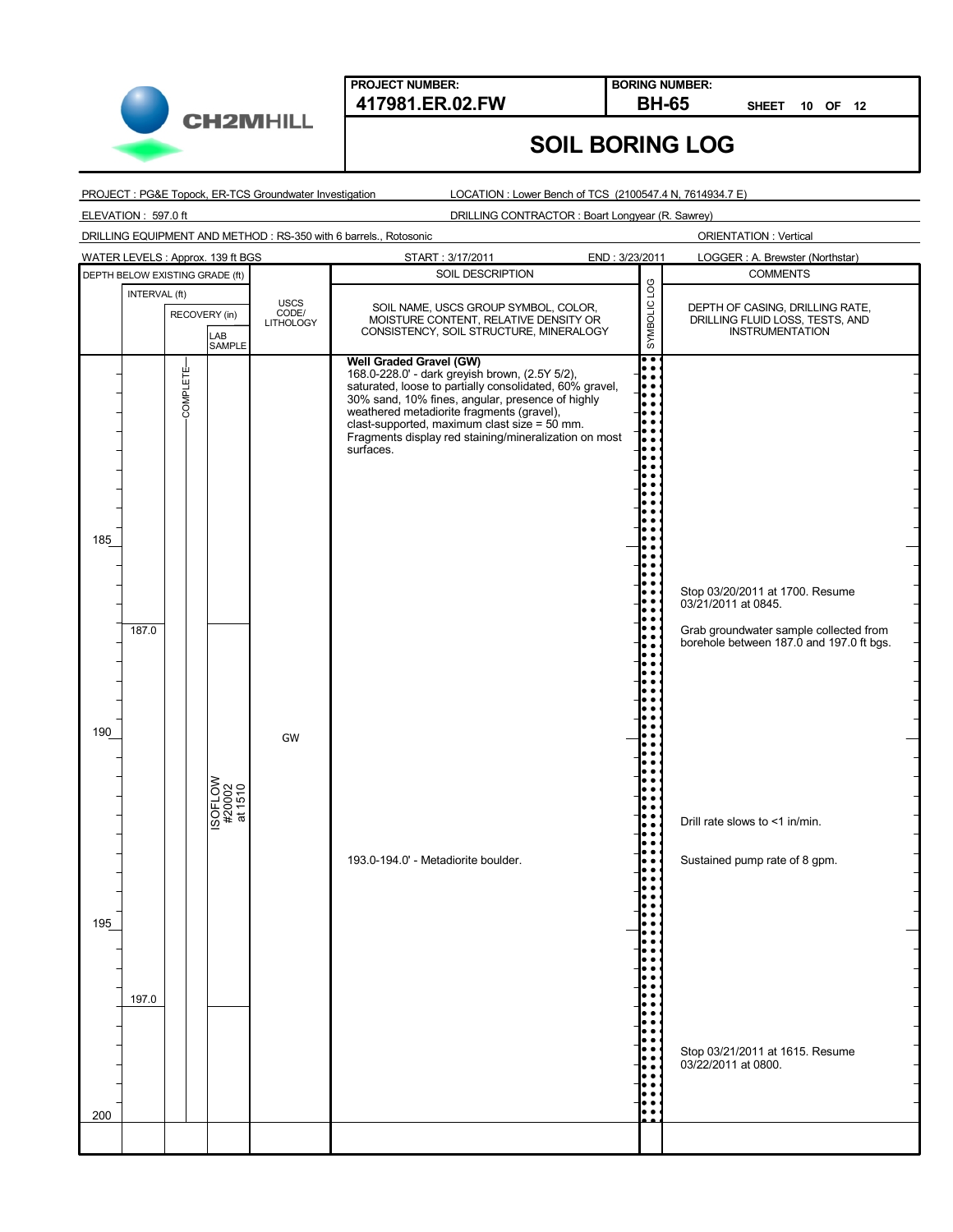

**BORING NUMBER:**

**SHEET 11 OF 12**

# **SOIL BORING LOG**

PROJECT : PG&E Topock, ER-TCS Groundwater Investigation

LOCATION : Lower Bench of TCS (2100547.4 N, 7614934.7 E)

ELEVATION : 597.0 ft

DRILLING CONTRACTOR : Boart Longyear (R. Sawrey)

DRILLING EQUIPMENT AND METHOD : RS-350 with 6 barrels., Rotosonic

| DEPTH BELOW EXISTING GRADE (ft) | INTERVAL (ft) | RECOVERY (in) | LAB<br>SAMPLE | <b>USCS</b><br>CODE/<br>LITHOLOGY | SOIL DESCRIPTION<br>SOIL NAME, USCS GROUP SYMBOL, COLOR,<br>MOISTURE CONTENT, RELATIVE DENSITY OR<br>CONSISTENCY, SOIL STRUCTURE, MINERALOGY                                                                                                                                                                                                 | SYMBOLIC LOG         | <b>COMMENTS</b><br>DEPTH OF CASING, DRILLING RATE,                                 |
|---------------------------------|---------------|---------------|---------------|-----------------------------------|----------------------------------------------------------------------------------------------------------------------------------------------------------------------------------------------------------------------------------------------------------------------------------------------------------------------------------------------|----------------------|------------------------------------------------------------------------------------|
|                                 |               |               |               |                                   |                                                                                                                                                                                                                                                                                                                                              |                      |                                                                                    |
|                                 |               |               |               |                                   |                                                                                                                                                                                                                                                                                                                                              |                      | DRILLING FLUID LOSS, TESTS, AND<br><b>INSTRUMENTATION</b>                          |
| 205                             |               | COMPLETE      |               |                                   | Well Graded Gravel (GW)<br>168.0-228.0' - brown, (7.5YR 4/3), saturated, loose to<br>partially consolidated, 60% gravel, 30% sand, 10%<br>fines, angular, presence of highly weathered<br>metadiorite fragments (gravel), clast-supported,<br>maximum clast size = 50 mm. Fragments display red<br>staining/mineralization on most surfaces. | $\overline{\bullet}$ |                                                                                    |
| 210                             |               |               |               | GW                                |                                                                                                                                                                                                                                                                                                                                              |                      |                                                                                    |
| 215                             |               |               |               |                                   | 213' - Color change to dark greyish brown (2.5Y 5/2)<br>and change to 60% gravel, 30% sand, and 10% fines.<br>216' - Color change to very dark brown (10YR 3/2).                                                                                                                                                                             |                      |                                                                                    |
| 220                             | 217.0         |               |               |                                   |                                                                                                                                                                                                                                                                                                                                              |                      | Grab groundwater sample collected from<br>borehole between 217.0 and 227.0 ft bgs. |